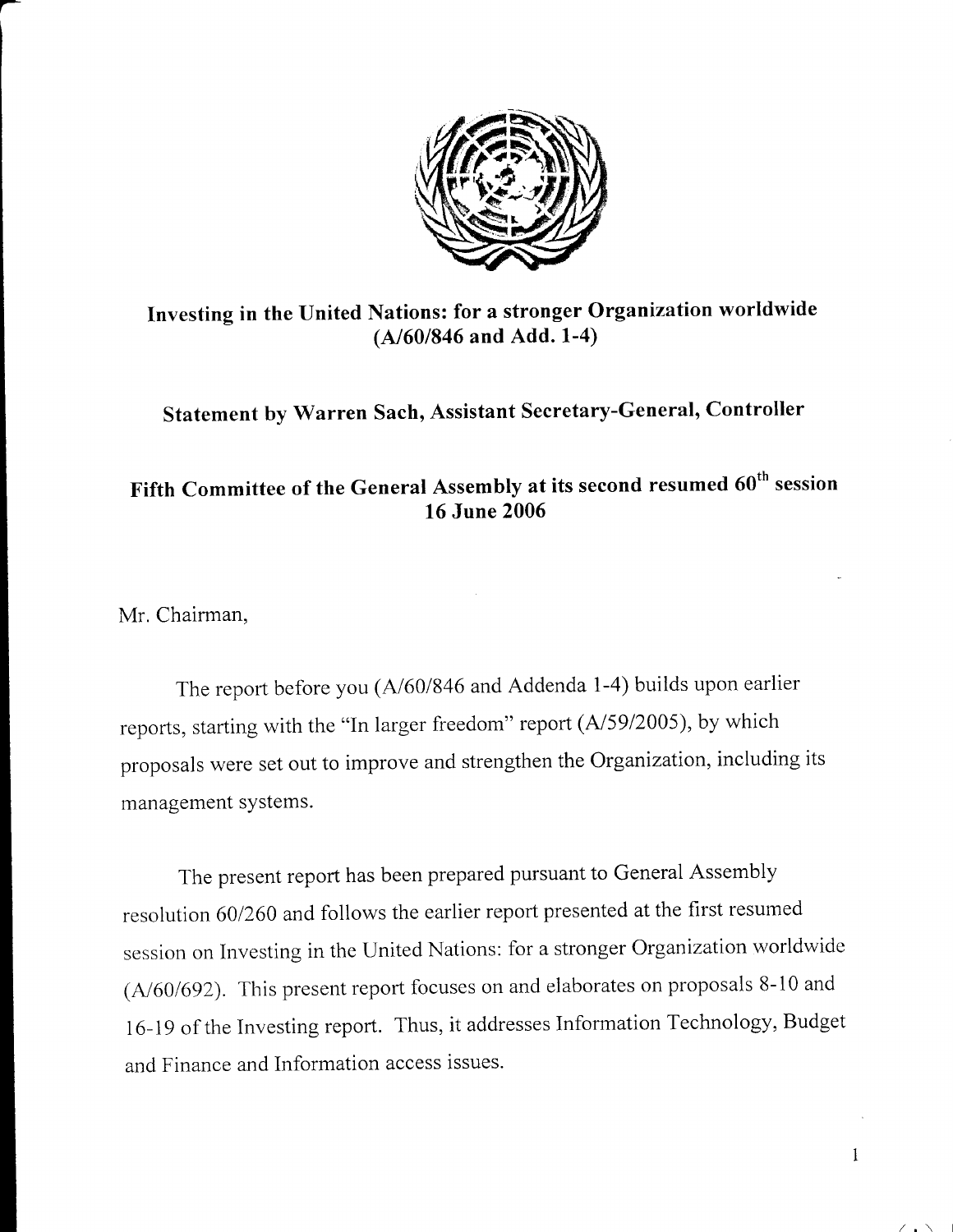The report does not deal with human resources management issues (proposals 1-4, 7,22), the role of Deputy secretary-General (proposal 5), regrouping of departments (proposal 6), alternative service delivery (proposals 11-12), procurement (proposals 13-15), interaction between Secretariat and budget committees (proposal 20), restructuring of intergovernmental bodies dealing with budget matters (proposal 21), change management office (proposals 22,23). Procurement will be dealt with later in this session and human resources will be addressed in the main part of the sixty-first session. It is anticipated that alternative service delivery will be further addressed in2007.

#### Mr. Chairman,

I

The Organization has been struggling for a number of years now to meet the many challenges before it. The number of peacekeeping operations has increased drarnatically and much is expected of the Organization in its efforts to promote the Millennium Developrnent Goals. At the same time, the Organization's management system is inadequate, with limited capacity, controls, discretion, robustness or transparency to be able to handle multi-billion dollar global operations. Detailed proposals in the report are aimed at addressing these problems. There is no doubt that the Organization must become better equipped to meet the many complex challenges ahead.

Some of the proposals in the report have been presented to the General Assembly before, at times when the financial situation has been precarious. It should be noted that the current financial situation of the Organization is not better than it was 10 years ago. Some of the proposals, therefore, are aimed at ensuring a sound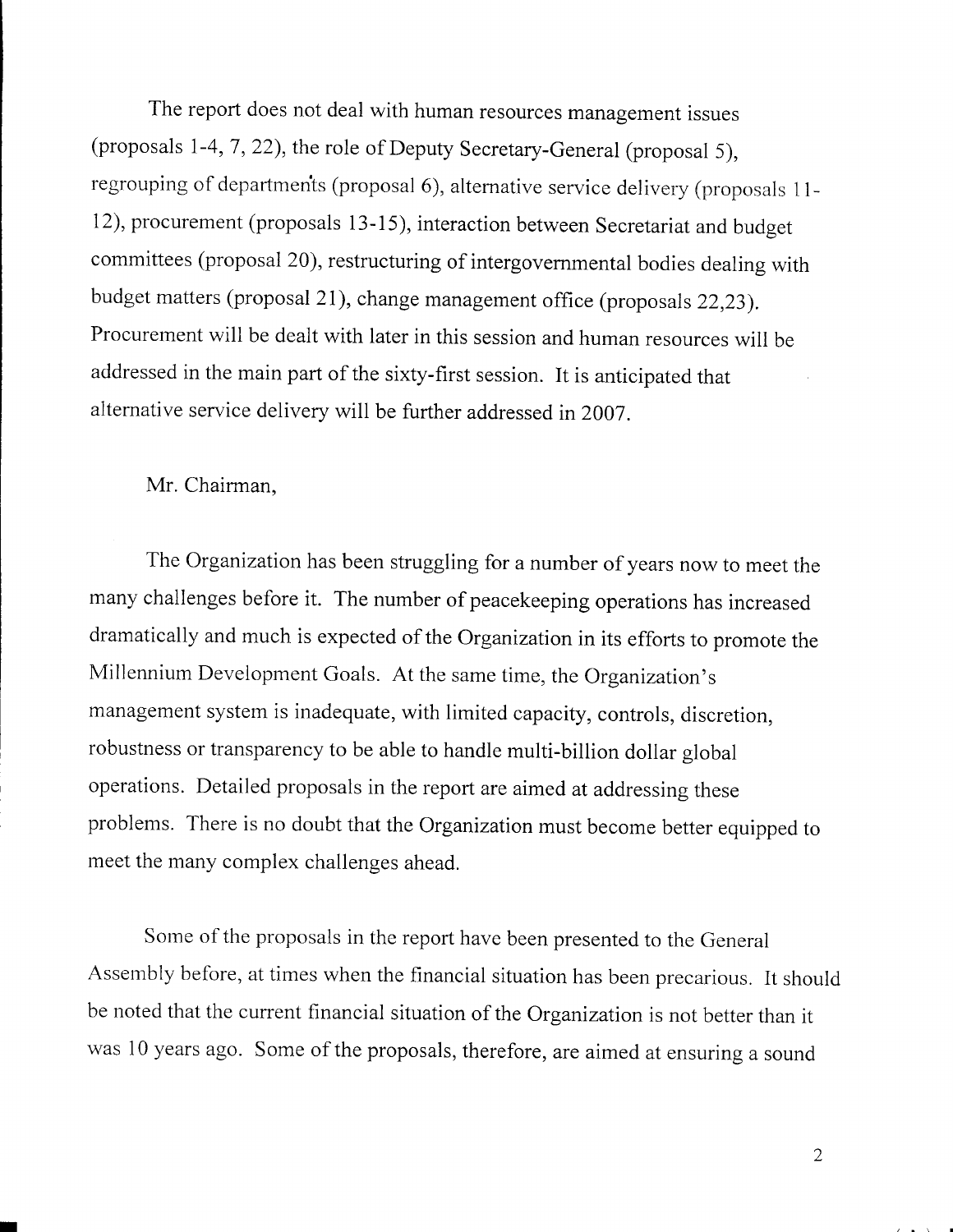financial base for the Organization to enable it to implement the mandated programmes and activities in a timely and effective manner.

The report is presented with a chapeau and four addenda.

## Addendum 1: Investing in information and communication technology

(a) The Secretary-General has proposed the establishment of a new ASG post for a Chief Information Technology Officer. This is essential and urgent for developing the information and communication technology strategy. I urge Member States to provide the necessary resources to facilitate the ICT leadership role which is currently under resourced. A new post is sought as we have no available post at the right level to deploy to this function.

(b) Doing things piecemeal is not cost-effective. For too long we have allowed fragmentation of ICT systems throughout the Organization. There is an urgent need for an upgrade and standardization of Secretariat-wide ICT systems. A modernization initiative to implement a fully integrated solution to store, search and retrieve transactional and substantive information is essential.

(c) Operating under current conditions is rapidly becoming more costly and carries with it the risk of serious consequences, including weak financial controls. The Organization conducts billions of transactions and without an effective ERP systern, the risks are enormous.

(d) Resources are being sought for the Chief Information Technology officer, general temporary assistance and consultancies during the current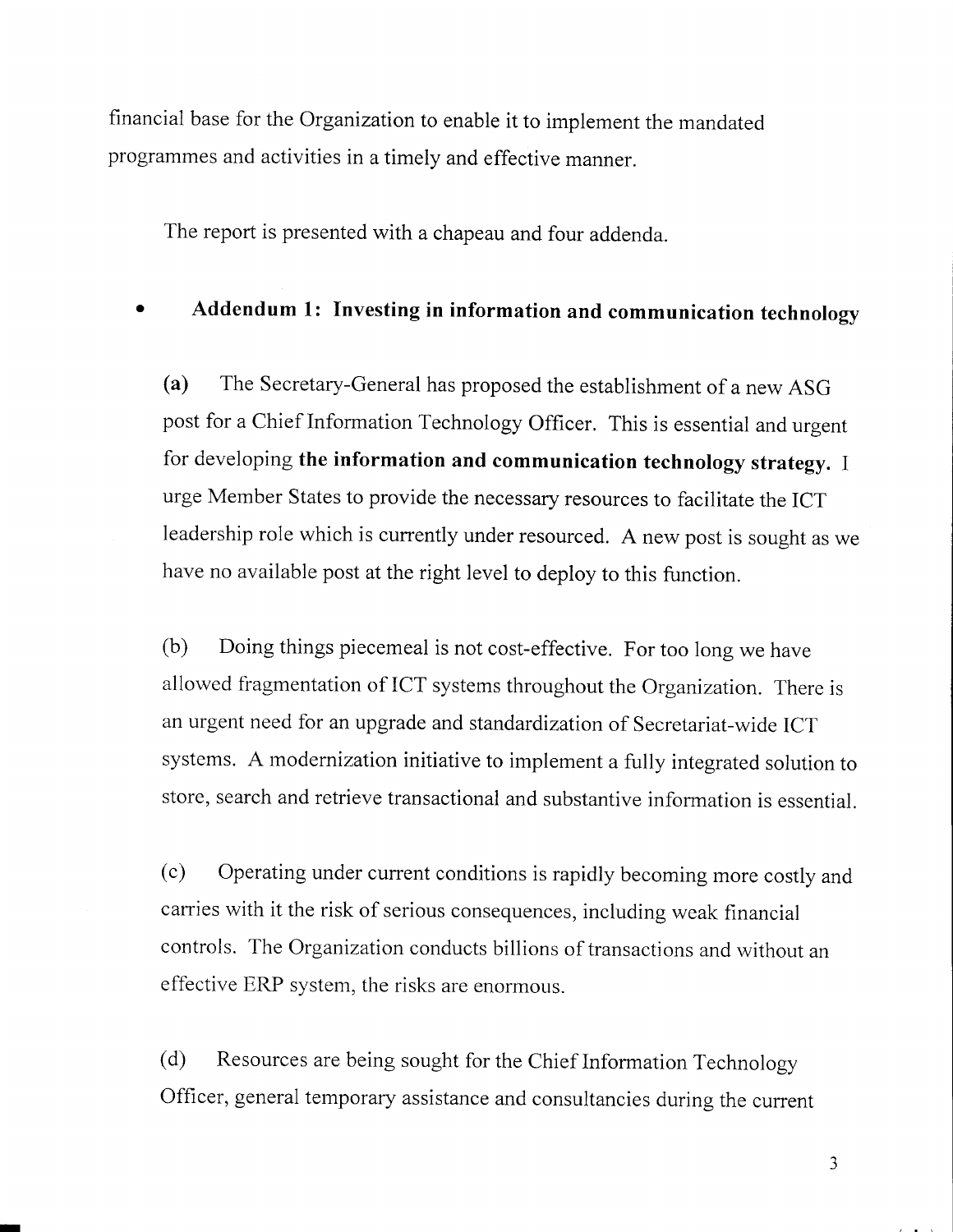biennium to enable the Organization to begin the process of establishing a new ERP system, in accordance with an implementation strategy that is also linked to the establishment of the International Public Sector Accounting Standards (TPSAS).

(e) We cannot afford to delay action since information and communication technology affects everything we do, in both substantive and management support areas. We cannot postpone decisions that will have an impact on the way the Organization is expected to perform. Basic tools must be available for us to function effectively. Your support is sought to address the chronic underinvestment in information svstems.

#### Addendum 2: Budget implementation

The Secretary-General has, on a number of occasions, indicated the need for greater scope to exercise discretion in budget implementation.

The General Assembly, in Part VI of resolution 60/260, has called on the Secretary-General to submit proposals at this session in conformity with paragraph 11 of resolution 60/246, and it has also recognized that the initial proposals for limited discretion submitted at the first resumed session did not respond to the request in resolution 60/246. Accordingly, the five elements originally proposed under proposal 16 have been dropped and two new proposals for limited discretion have been made. These are presented together with their related accountability mechanisms and a statement of their defined parameters. The two proposals are for:

 $\overline{4}$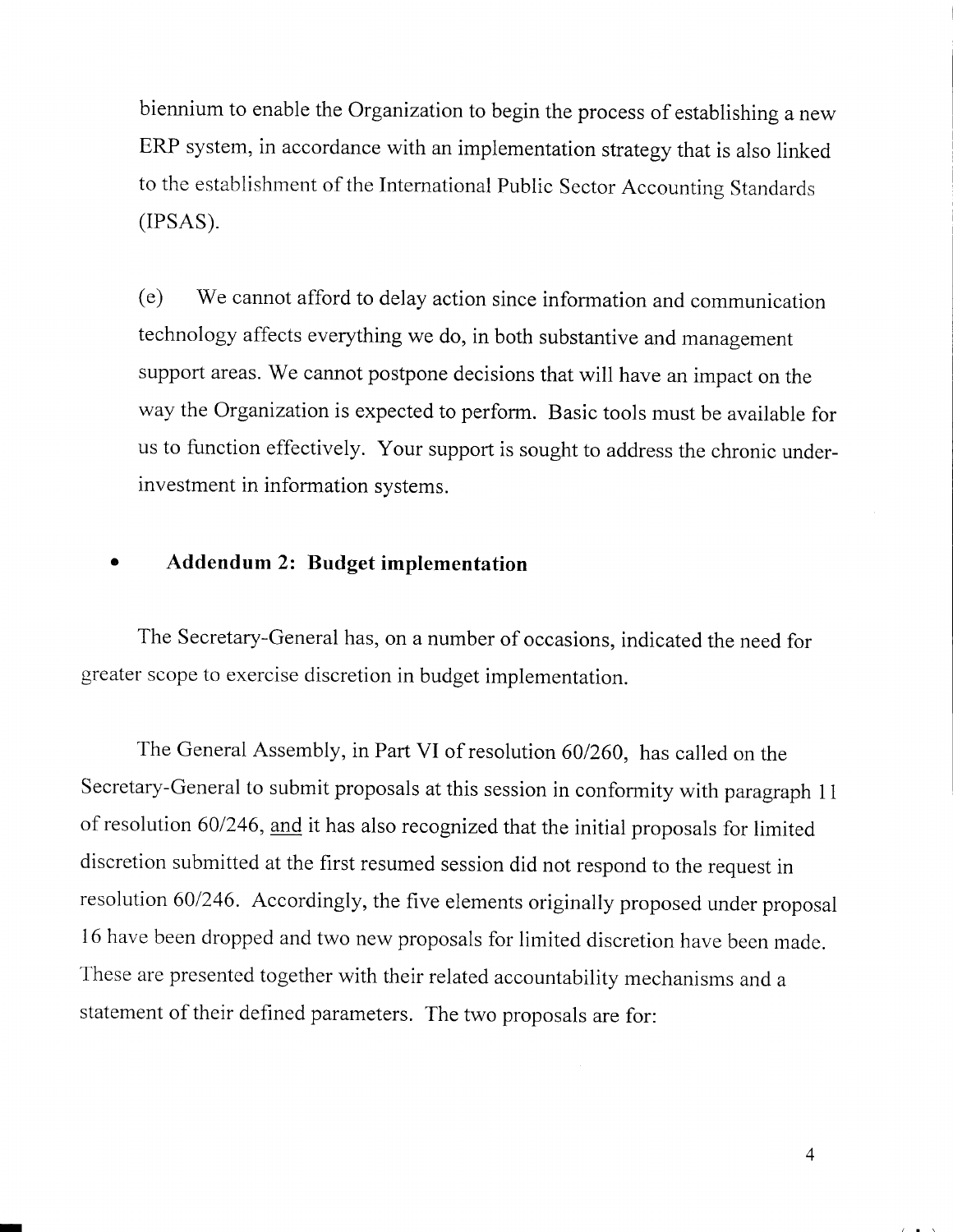(a) transfers between budget sections within Parts of the budget, by up to 10% within a budget period. No transfer between Parts, however, may be made without authorization of the General Assemblv.

(b) redeployment, reclassification and conversion of posts to be authorized by up to  $10\%$  of posts within and between three broad categories of staff, namely Category I (D-1/D-2); Category II (P-1 to P-5, inclusive of National Officer and Field Service posts); and Category III (General Service levels, local levels and trades and crafts).

I wish to emphasize that the Secretary-General is NOT seeking any discretion authority for the creation or suppression of posts.

o Addendum 3: Financial management practices

I

This addendum addresses concerns that have been expressed over a number of years by the General Assembly, the Advisory Committee, the Board of Auditors and the Panel of Extemal Auditors with respect to the need for efficient and effective management of the resources of the Organization. General Assembly approval is being requested for the following:

(a) Adoption of the International Public Sector Accounting Standards (IPSAS): this would improve the quality, consistency and comparability of the United Nations' financial reporting, particularly with the use of accruals, resulting in improvements in transparency, accountability, governance and financial management. This is an important innovation which all entities of the United Nations system have agreed, at the Executive Head level, to move to

 $\angle$  .  $\angle$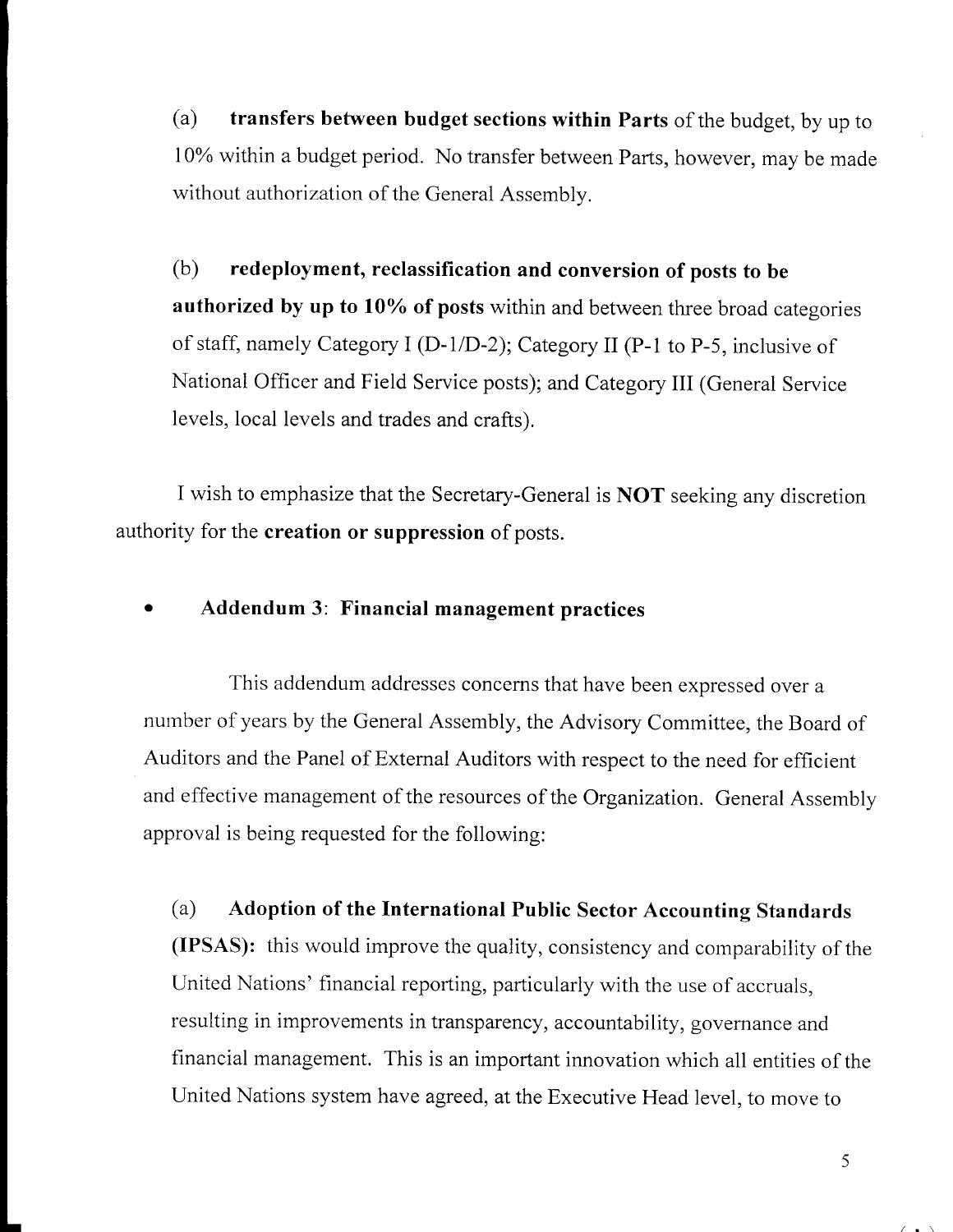adopt. Approval for IPSAS adoption will be the first step for us to move forward to have it in place by 2010, the deadline agreed upon by all UN entities. Resources are being sought for the commencement of the project during 2006- 2007. We cannot afford to delay action on this proposal if the target of 2010 is to be met and transparency is to be enhanced.

(b) Consolidation of peacekeeping budgets. This is aimed at permitting more consistent and timely reimbursement to troop- and formed policecontributing countries through improving cash management. It would also simplify legislative and administrative processes for the financing of peacekeeping operations. By providing consolidated information, Member States will be assisted in better fulfilling their financial management functions. Consolidation would mean that there would be a single-rather than 17 separate resolutions on the financing of peacekeeping operations; two rather than 40 assessments per year on Member States; 17 performance reports would be consolidated into one; and a single consolidated expenditure statement. An overall consolidation of peacekeeping cash resources will strengthen the liquidity position of all missions and better enable the Organization to fulfill its obligations to those who make peacekeeping possible – the troop contributing countries.

#### Mr. Chairman,

I should like to dispel a misunderstanding which seems to exist in the minds of some that the consolidation of peacekeeping accounts into a single account would in some way lead to prompt payers subsidizing those who delay payment. Delayed payment of peacekeeping assessments damages

 $\angle$  .  $\angle$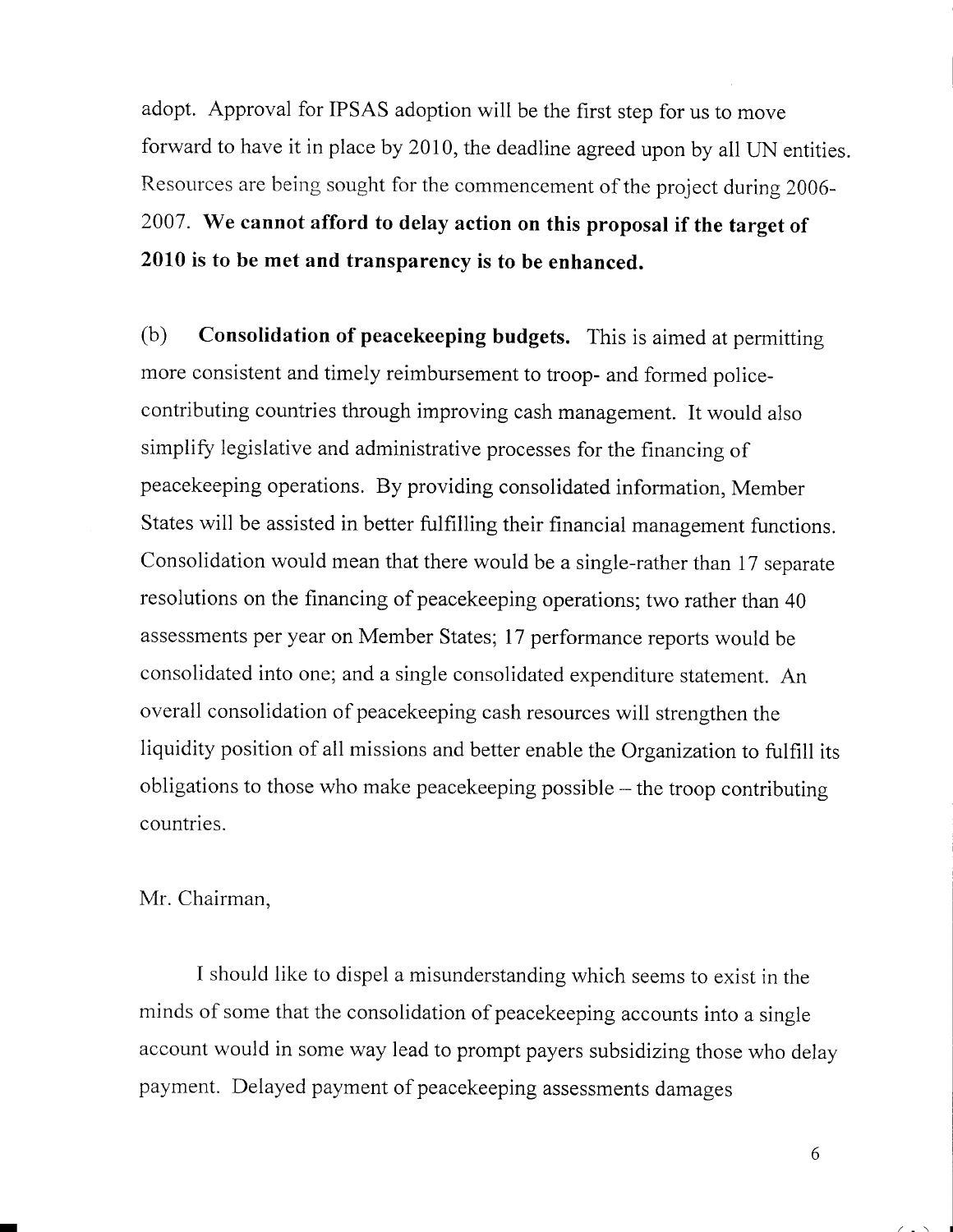peacekeeping operations - but not through any subsidy of bad payers by good payers. The impact of late payment patterns is, however, an egregious, unfair and underserved transfer of burden to troop contributors. It is the troop contributors who suffer when peacekeeping assessments are paid late.

The proposal before you would substantially solve this longstanding problem and improve the overall financial health of United Nations peacekeeping. Maintenance of the status quo would continue to subject troop contributing countries to delayed reimbursements.

(c) increase in the peacekeeping commitment authority from \$50 million to \$150 million. This is being proposed because \$50 million is now inadequate to cover mission planning and start-up as well as the replenishment of strategic deployment stocks. New and expanding peacekeeping operations are now much bigger, with complex structures and large military components. Replacement of strategic deployment stocks is now a necessity to enable rapid deployment. The proposed increase would not change the current governance and oversight arrangements of the pre-mandate commitment authority. The proposal would not require additional funding from Member States. Prior concurrence of the Advisory Committee would continue to be required for entering into commitments for the start-up of peacekeeping operations.

(d) increase in the Working Capital Fund from \$100 million to \$250 million. The level has not changed since 1981. The current \$100 million covers only about 2-3 weeks of regular budget expenditures while \$250 million would cover about 4-6 weeks of expenditure. This is clearly long overdue.

 $\sqrt{1 + \lambda}$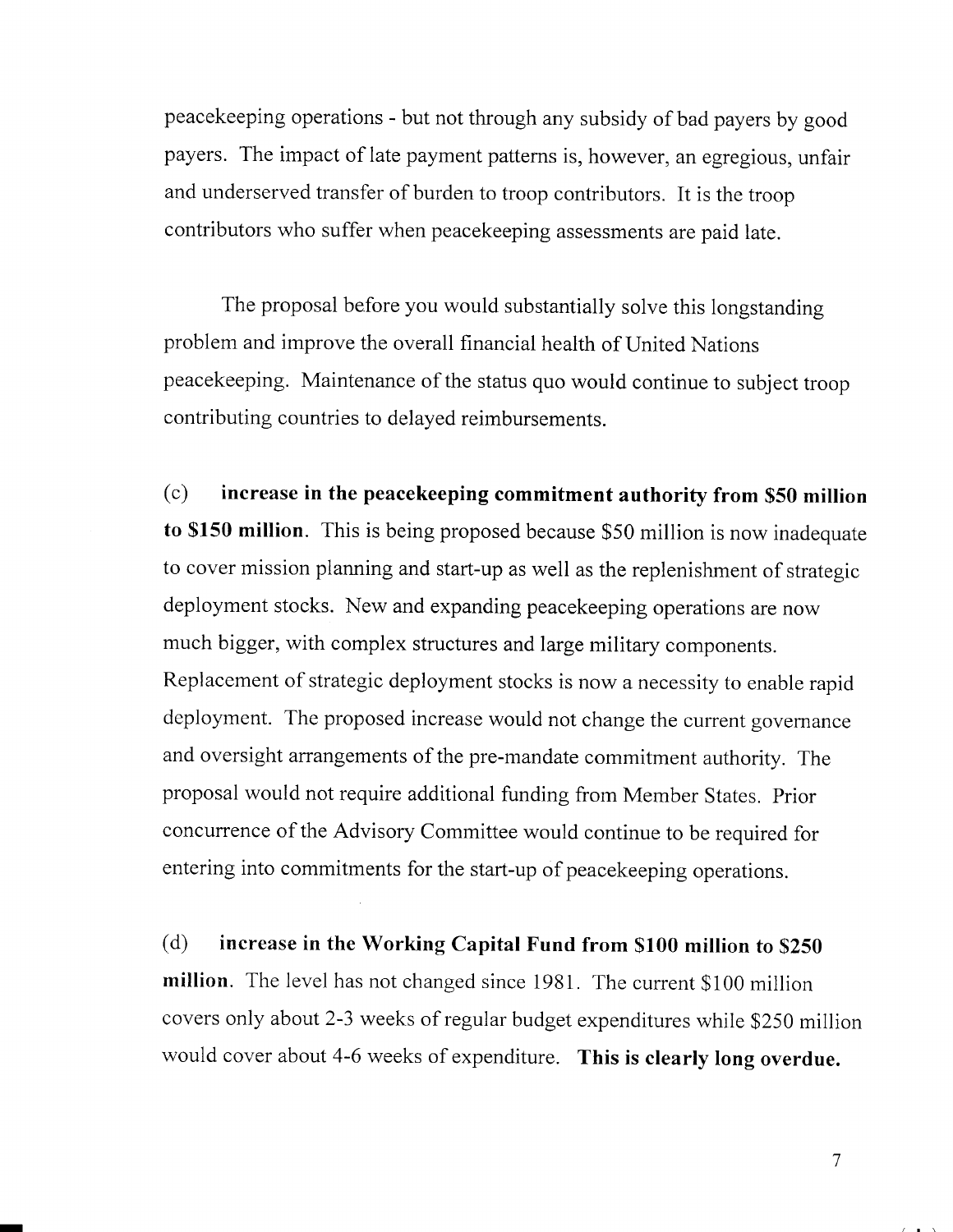(e) retention of budgetary surpluses. Pending an improvement in the Organization's financial situation, the General Assembly is being requested to suspend temporarily Financial Regulations 5.3 and 5.4. During past financial crises, these regulations have been suspended to bolster the Organization's cash position. The financial problems facing the United Nations are far from over. At the end of 2005, assessed contributions outstanding from Member States totaled over \$3.2 billion. Transparency in the management of retained budget surpluses will be maintained through reporting on such surpluses in the context of closed accounts for the relevant financial periods concerned. If such retention is approved, the General Assembly is also being requested to decide on the distribution of surpluses to help solve problems such as the inadequate level of the Working Capital Fund.

(f) fund to accommodate unanticipated expenditures arising from the exchange rate fluctuations and inflation. This is a longstanding issue since the adoption of resolution 41/213 in 1986. Proposals have been presented to the Advisory Committee and the General Assembly over many years. It is recalled that the Board of Auditors had recommended the establishment of a reserve fund to cover these expenditures. The latest proposal appears in the proposed programme budget for 2006-2007. Accountability for such a fund would be achieved through the established reporting requirements for funds in the context of the statement of accounts of the Organization and it would be subject to audit by the Board of Auditors. Any transfers to or from the fund would be reported to the General Assembly through the Advisory Committee in the context of the first and second performance reports on the programme budget.

8

 $\angle$ .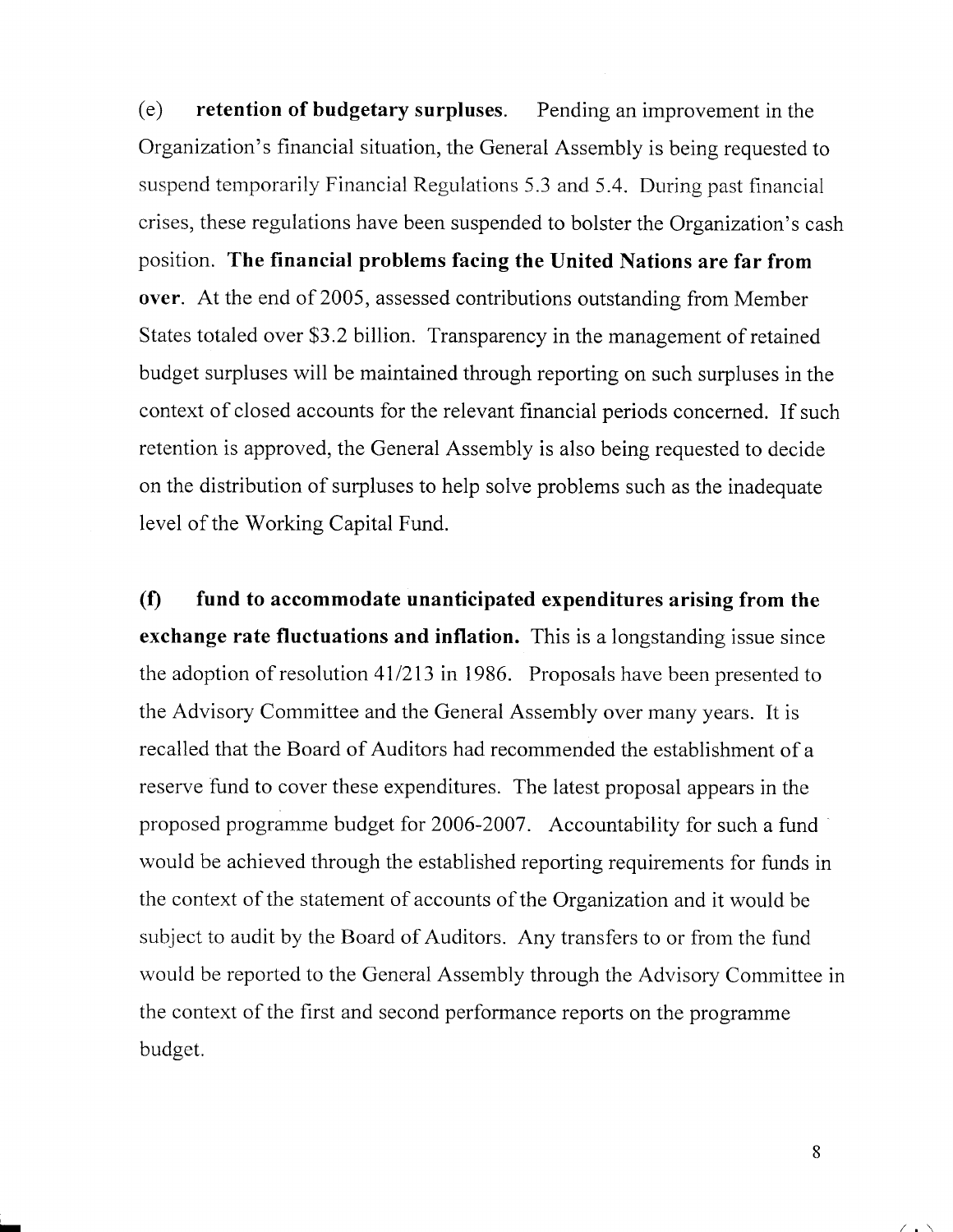(g) Charging of interest on arrears in a Member State's assessed contributions. The United Nations must be assured of the timely availability of funds to meet the obligations placed by Member states. The current financial situation is no better than it was in 1993 when the proposal for charging interest was made. The interest would be used to increase the Organization's reserves. The General Assembly is being requested to revisit this issue. The proposal is made directly to the Assembly and is thus not subject to the provisions of General Assembly resolution 60/237 in para.1, part IV.

# Addendum 4: Improving reporting mechanisms including public access to UN documentation

(a) As requested by the General Assembly, efforts are being made to consolidate reports dealing with related subjects. The reports proposed for consolidation appear in Table I of Addendum 4.

(b) The United Nations is encouraging the public to take an active interest in its work. Therefore, by establishing capability and capacity for the Secretariat to implement information disclosure, the Organization will demonstrate good governance through enhanced transparency. The policy is articulated in the addendum, defining documentation and the conditions under which access will be denied. Resource requirements are proposed for improving the management of the Organization's records, which will not only inform Member States and the public, but will facilitate the conduct of the work of the Organization.

(c) In the context of reporting, the Secretary-General had indicated in the Investing report that he intends to provide an annual report, for information,

 $\sqrt{2}$  .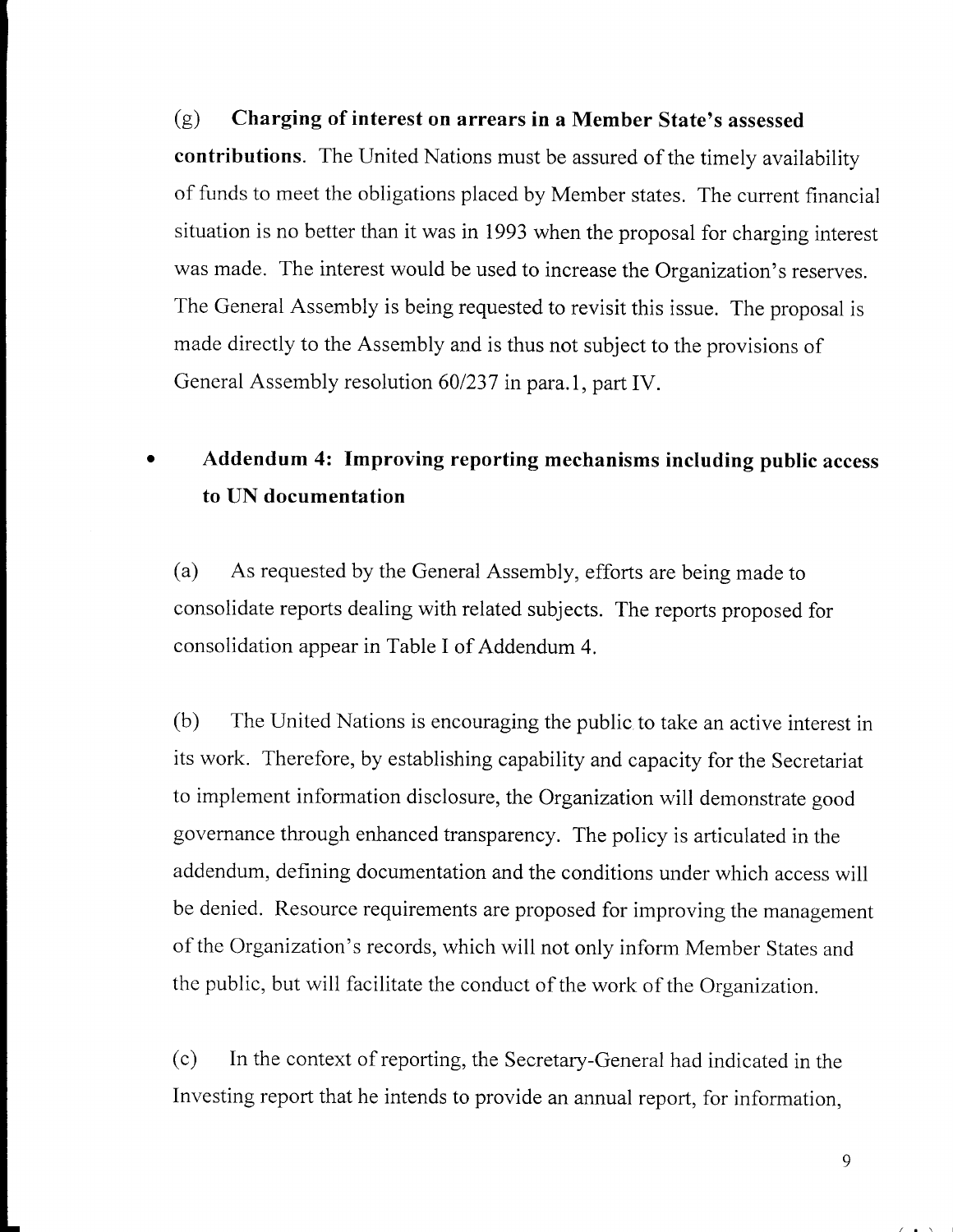reflecting the full scope of both resources deployed and programmes undertaken by the Organization. This would not replace the annual report of the Secretary-General on the Work of the Organization required under the Charter. Resolution 60/260 was silent on the annual report proposal and in the light of this, and the benefits to accrue from such a report, the proposal has been elaborated in addendum 4.

Mr. Chairman,

### Accountability

I would like to turn quickly to the subject of accountability. This has been addressed in paragraphs 5 to 8 of A/60/846 as well as in Addendum 2. I understand that anumber of Member States would have liked to see more on this topic at this time.

Accountability to Member States is addressed in Addendum 1 - strengthening ICT capacity; Addendum 2 - exercise of limited discretion in budget implementation; Addendum 3 - enhancement of financial management arrangements; and Addendum 4 - improvements in reporting mechanisms; all aimed at contributing to greater accountability through improved transparency in management systems.

Nevertheless, as several concerns have been expressed on the question of accountability and the need for a common understanding, particularly to facilitate deliberations on the reform proposals, a separate addendum (Addendum 6) will be issued to articulate a definition of accountability. Accountability arrangements will

 $10$ 

 $\diagup$ .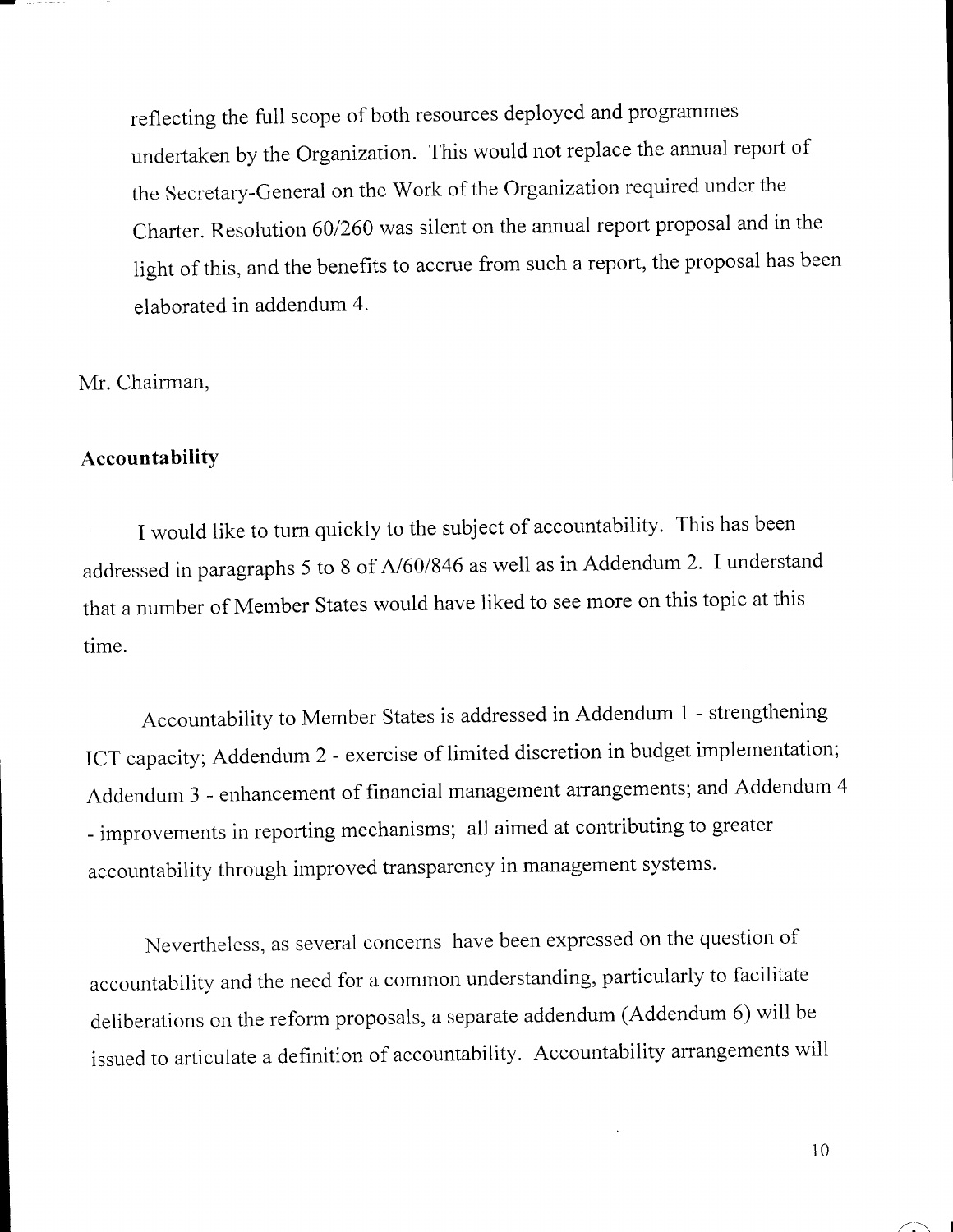also be further addressed in future reports on human resources management and the administration of iustice.

### Resource requirements

The overall impact of the proposals contained in addenda I through 4, as reflected in changes to the programme budget for the biennium 2006-2007 would amount to \$6,381,300 including an increase of 8 posts. This total comprises \$2,550,700 for ICT improvements; \$2,009,700 for IPSAS; and \$1,820,900 for public access to United Nations documentation.

These requirements would enable the Organization to start the process of updating, standardizing, and improving our management systems in order to meet the heavy demands on the Organization and to ensure full accountability for the management of programmes, financial and human resources.

In the long run there would be substantial additional costs as progress is made on a new ERP and IPSAS in the next biennium, 2008 -2009. \$23 million for IpSAS: \$120 million for ERP.

#### Mr. Chairman,

The Organization has been criticized for its weak financial controls, for poor management of its resources, for not keeping up to date with best practices in accounting standards and IT management, for generally not meeting the expectations of Member States.